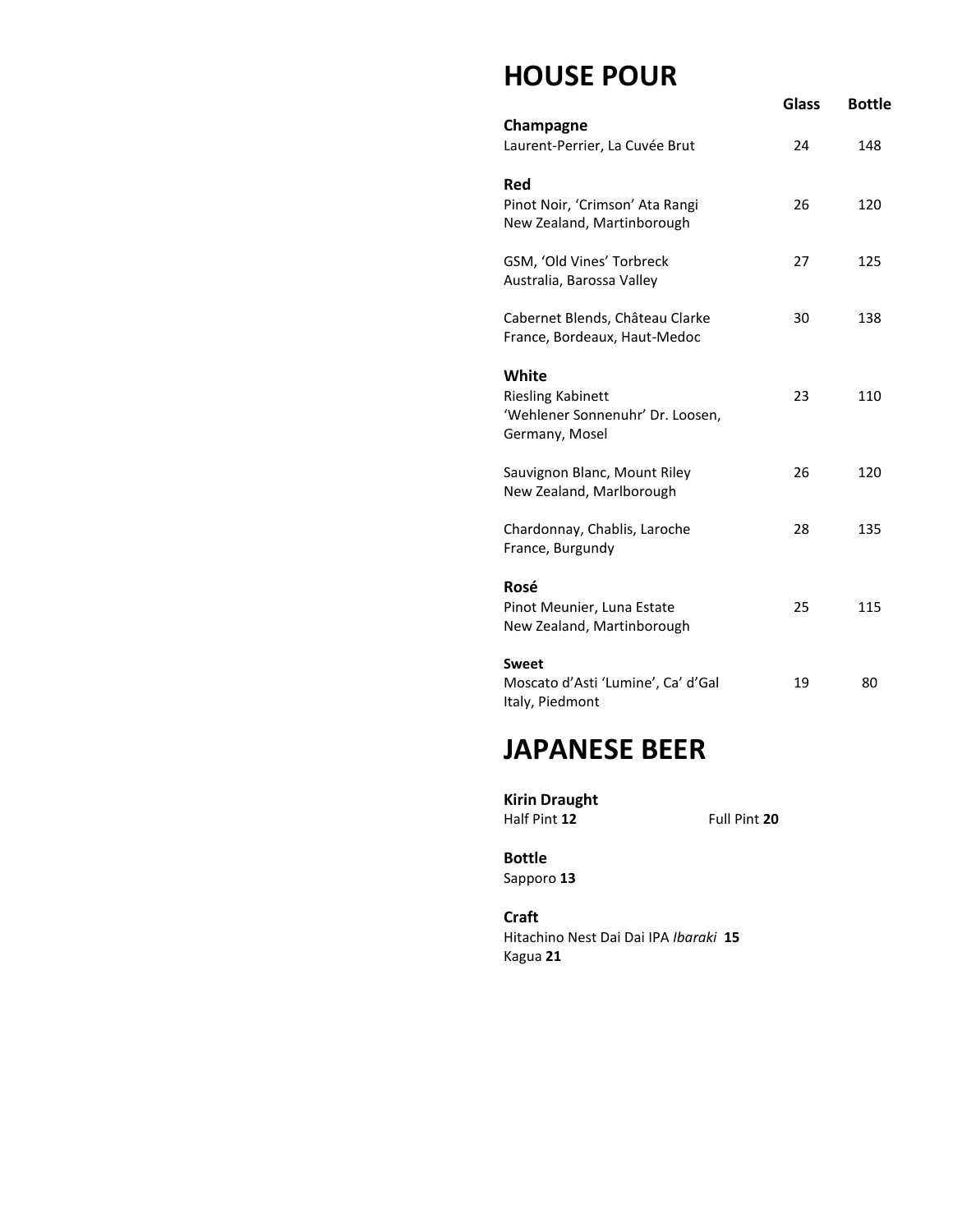## **BY THE BOTTLE**

### **Champagne**

| Laurent Perrier, La Cuvée Brut               | 148 |
|----------------------------------------------|-----|
| Taittinger, Brut Réserve                     | 150 |
| Delamotte, Brut                              | 154 |
| Louis Roederer, 242 Collection Brut          | 162 |
| Veuve Clicquot, Yellow Label                 | 168 |
| Ruinart, Blanc de Blancs                     | 232 |
| Ulysse Collin, 'Les Maillons' Blanc de Noirs | 258 |
| Krug, Grande Cuvée                           | 395 |
| Dom Pérignon                                 | 428 |
|                                              |     |

### **Champagne Rosé**

| Moet-Chandon, Rose Imperial | 168 |
|-----------------------------|-----|
| Laurent-Perrier             | 199 |

### **White**

| <b>JAPAN</b>              |     |
|---------------------------|-----|
| Yamanashi                 |     |
| Koshu, 'Bosque' Katsunuma | 138 |

### **FRANCE**

| <b>Burgundy</b>               |     |
|-------------------------------|-----|
| Mersault, Ballot-Millot       | 215 |
| Macôn-Verze, Domaine Laflaive | 155 |
| Chablis, Laroche              | 135 |
|                               |     |

#### **Alsace**

| Riesling, Frederic Emile, Trimbach            | 200 |
|-----------------------------------------------|-----|
| Riesling 'Altenbourg', Amelie & Charles Sparr | 129 |

#### **Rhône Valley**

| Viognier, Côte Chatillon, Xavier Gérard | 188 |
|-----------------------------------------|-----|
|                                         |     |

#### **ITALY**

| Carricante, Sicily, Etna Bianco, Benanti | 128 |
|------------------------------------------|-----|
| Gewütztraminer, Alto Adige, Franz Haaz   | 115 |

#### **AUSTRIA**

| Grüner Veltliner, Wachau, Tegernseerhof | 110 |
|-----------------------------------------|-----|
| Durnsteiner                             |     |

#### **UNITED STATES OF AMERICA**

| Sauvignon Blanc, Napa Valley, Cakebread | 160 |
|-----------------------------------------|-----|
| Cellars                                 |     |

#### **NEW ZEALAND**

| Riesling, 'Limelight' Misha's Vineyard | 110 |
|----------------------------------------|-----|
|----------------------------------------|-----|

#### **AUSTRALIA**

| Chardonnay, Morington Peninsula, Stonier | 138 |
|------------------------------------------|-----|
| Riesling, Eden Valley, Vickery           | 100 |
| Semillion Hunter Valley, 'Elizabeth'     | 95. |
| <b>Mount Pleasant</b>                    |     |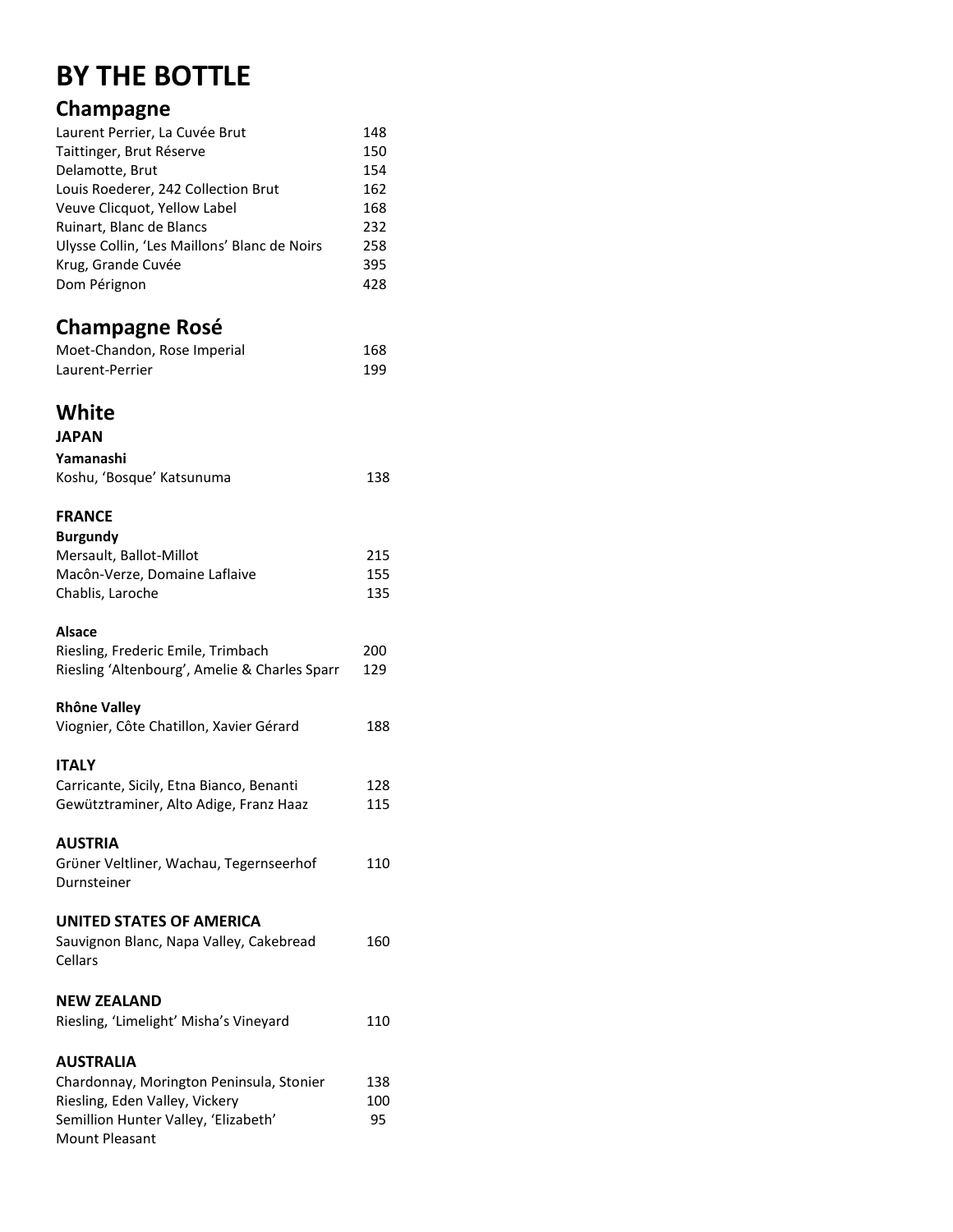## **BY THE BOTTLE**

#### **Red**

| <b>JAPAN</b>                                        |     |
|-----------------------------------------------------|-----|
| Yamanashi                                           |     |
| Marufuji, Domaine Rubaiyat                          | 268 |
| Marufuji, Petit Domaine Rubaiyat                    | 248 |
| Kumamoto Barrel Aged, Muscat Bailey A               | 130 |
| <b>FRANCE</b>                                       |     |
| <b>Burgundy</b>                                     |     |
| Pommard, 'Les Perrieres', Domaine Launay-<br>Horiot | 268 |
| Gevrey-Chambertin, 'La Gibryotte', Claude           | 198 |
| Dugat<br>Santeney, 'Le Beauregard', Vincent         | 168 |
| Girardin                                            |     |
| Mercurey, 'La Framboise' Domaine Faiveley           | 128 |
| <b>Beaujolais</b>                                   |     |
| Fleurie, 'Les Labourons' Anne-Sophie Dubois         | 138 |
| <b>Bordeaux</b>                                     |     |
| Saint-Estephe, La Dame de Montrose                  | 178 |
| Côtes de Bordeaux, 'Emilien' Château Le Puy         | 165 |
| <b>Rhône Valley</b>                                 |     |
| Crozes-Hermitage 'Les Meysonniers'                  | 125 |
| M. Chapoutier                                       |     |
| ITALY                                               |     |
| Piedmont                                            |     |
| Barbaresco, Bruno Rocca                             | 185 |
| <b>Tuscany</b>                                      |     |
| Merlot Blend, 'Le Volte', Dell' Ornellaia           | 138 |
| 'Collosorbo' Brunello Di Montalcino                 | 175 |
| Veneto                                              |     |
| Amarone Della Valpolicella, Riserva,                | 255 |
| 'Hatteso', Garbole                                  |     |
| Valpolicella, Classico Superiore                    | 140 |
| 'Casal Vergi', Ca'La Bionda                         |     |
| <b>SPAIN</b>                                        |     |
| Rioja                                               |     |
| 'Sela' Bodega Roda                                  | 128 |
| Reserva 'Viña Tondonia', López de Heredia           | 178 |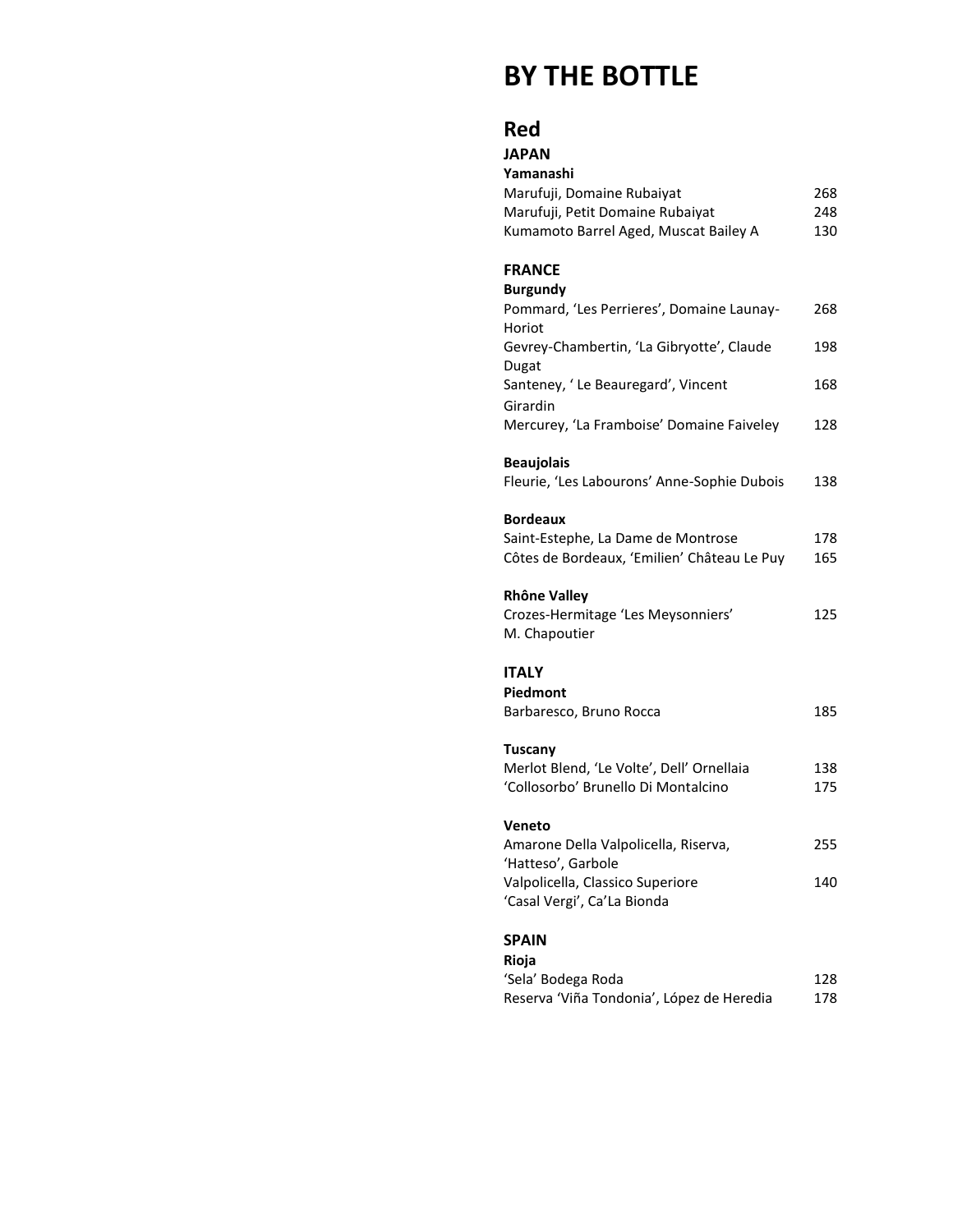# **BY THE BOTTLE**

### **Red**

| UNITED STATES OF AMERICA            |     |
|-------------------------------------|-----|
| California                          |     |
| Cabernet Sauvignon, Napa Valley,    | 288 |
| Cakebread Cellars                   |     |
| Syrah, Sonoma Coast, Arnot-Roberts  | 178 |
| Zinfandel, Sonoma County, Seghesio  | 118 |
|                                     |     |
| Argentina                           |     |
| Mendoza, Malbec, La Linda           | 112 |
|                                     |     |
| Australia                           |     |
| Cabernet Sauvignon, Margaret River, | 88  |
| 'Exmoor', Xanadu                    |     |
| Pinot Noir, Mornington Peninsula,   | 135 |
| Montalto                            |     |

## **SPIRITS JAPANESE WHISKY 45ml Bottle**

| The Chita                    | 18   | 160           |
|------------------------------|------|---------------|
| Hakushu 12                   | 68   | 538           |
| Hibiki Harmony               | 38   | 308           |
| Hibiki 17                    | 218  | 1800          |
| Yamazaki Distiller's Reserva | 38   | 338           |
| Yamazaki 12                  | 58   | 498           |
| Yamazaki 18                  | 280  | 2180          |
| Nikka From the barrel        | 26   | 150           |
| Karuizawa 1981               |      | 8500          |
| Karuizawa 34 Years 1980      |      | 11000         |
| Karuizawa Cocktail Series 30 |      | 11000         |
| <b>VODKA</b>                 | 45ml | <b>Bottle</b> |
| Haku                         | 18   | 150           |
| Nikka Coffey                 | 20   | 180           |
| Reyka                        | 18   | 150           |
| Grey Goose                   | 18   | 158           |
| <b>GIN</b>                   | 45ml | <b>Bottle</b> |
| Roku                         | 18   | 158           |
| Kinobi Dry                   | 26   | 218           |
| Hendrick's                   | 20   | 168           |
| <b>RUM</b>                   | 45ml | <b>Bottle</b> |
| Diplomatic Reserva Exclusiva | 20   | 178           |
| Barcadi 8                    | 22   | 188           |
| Mount Gay XO                 | 22   | 188           |
| Zacapa                       | 24   | 208           |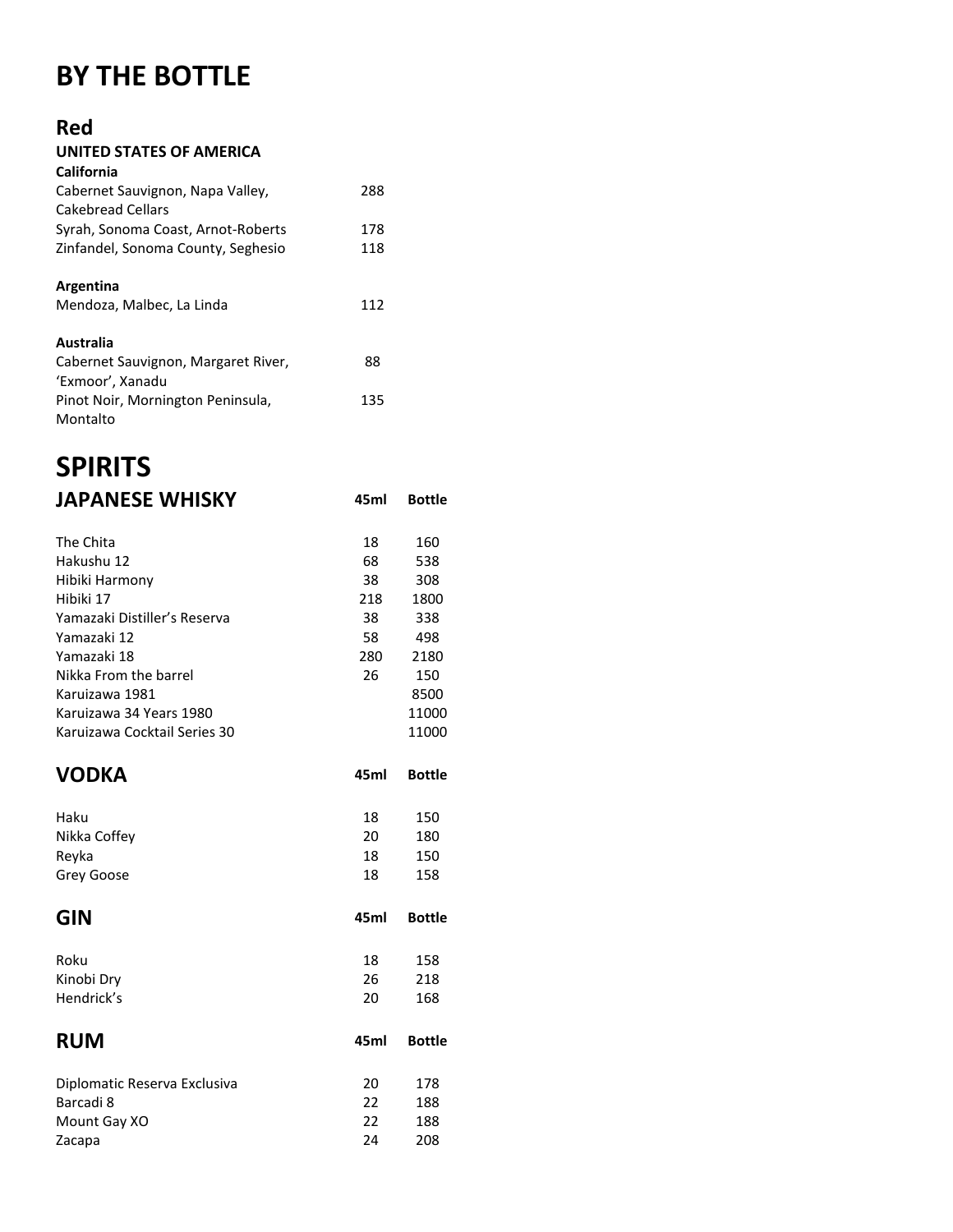# **SPIRITS**

| <b>BOURBON</b>               | 45ml | <b>Bottle</b> |
|------------------------------|------|---------------|
| Marker's Mark                | 18   | 138           |
| Woodford Reserva             | 26   | 218           |
| Mitcher's US1 Small Batch    | 26   | 218           |
| <b>COGNAC</b>                | 45ml | <b>Bottle</b> |
| <b>Remy Martin VSOP</b>      | 18   | 150           |
| Remy Martin XO               | 68   | 560           |
| Hennessy XO                  | 68   | 620           |
| <b>Hennessy Paradis</b>      |      | 3100          |
| <b>SCOTCH BLENDED WHISKY</b> | 45ml | <b>Bottle</b> |
| Chivas 12                    | 18   | 128           |
| Monkey Shoulder              | 18   | 158           |
| <b>JW Gold Label</b>         | 26   | 220           |
| <b>JW Blue Label</b>         | 68   | 600           |
| <b>SINGLE MALT WHISKY</b>    | 45ml | <b>Bottle</b> |
| Macallan 12 Sherry Oak       | 32   | 280           |
| Balvenie 14 Caribbean Cask   | 32   | 280           |
| Balvenie 17                  | 58   | 448           |
| Glenfiddich 18               | 38   | 330           |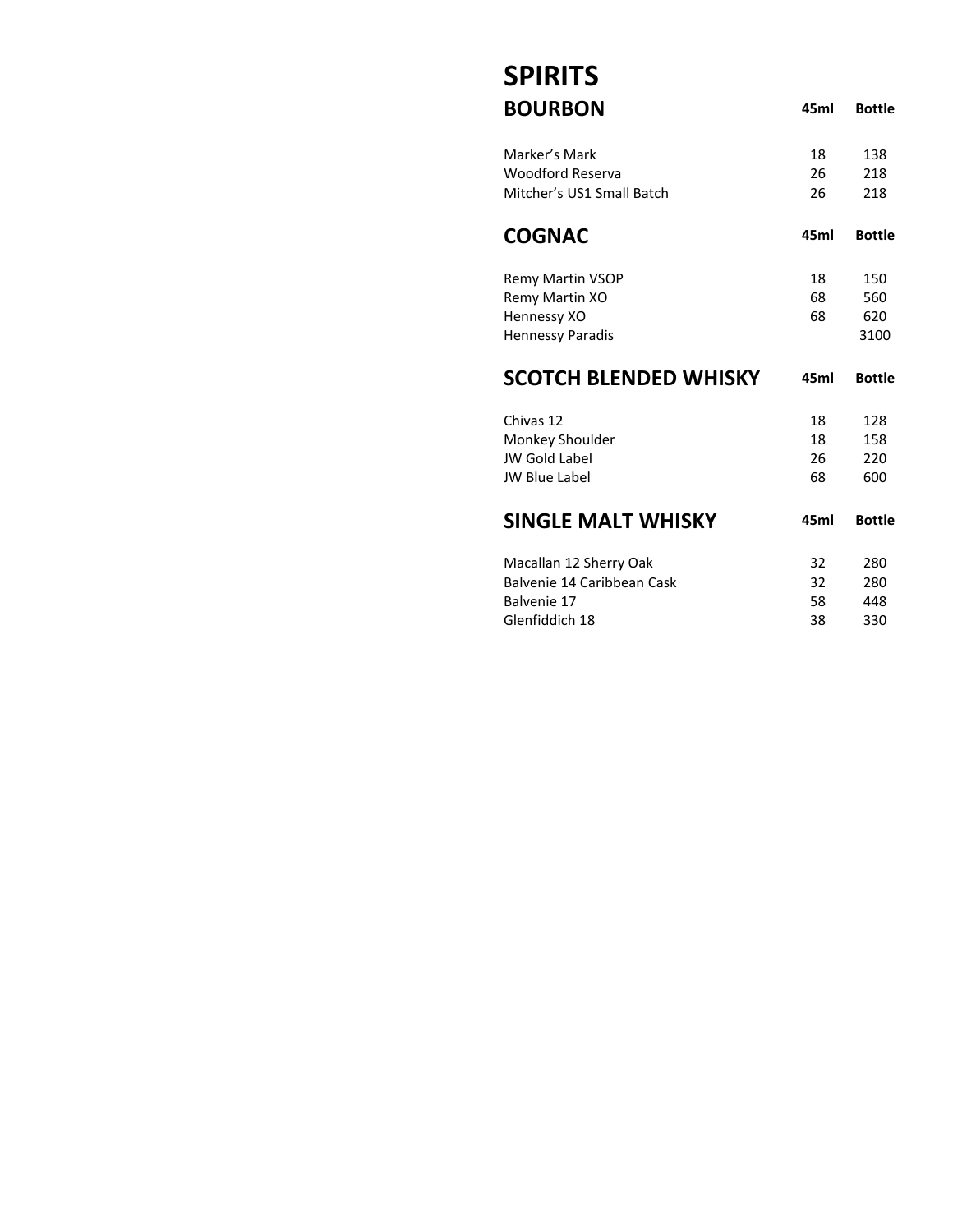# **SAKE**

| <b>NATURAL</b>                                                                                                                                                                                                                                                        | 150ml | <b>Bottle</b> |
|-----------------------------------------------------------------------------------------------------------------------------------------------------------------------------------------------------------------------------------------------------------------------|-------|---------------|
| Yuzu Aladdin, Fukushima<br>Light, refreshing citrus sake. Excellent aperitif.                                                                                                                                                                                         | 28    | 50            |
| <b>PREMIUM</b>                                                                                                                                                                                                                                                        |       | <b>Bottle</b> |
| Iwa 5 Assemblage 2, Toyama<br>Junmai Daiginjo                                                                                                                                                                                                                         |       | 488           |
| This sake has sort of an inherent versatility to consistently,<br>ingeniously adjust itself right to the level of the food, sensibly,<br>from the delicate to the robust, from light to dark flavors. IWA<br>5 can pair successive dishes throughout one single meal. |       |               |
| Homare Black Label, Fukushima<br>Junmai Daiginjo                                                                                                                                                                                                                      |       | 220           |
| Dry and fruity sake with elegant sweetness and rich fullness.<br>Homare Sake brewery has won 13 gold medals at Japanese<br>sake competitions, with the Junmai Daiginjo clinching the<br>Champion sake prize at the prestigious International Wine<br>Challenge 2015.  |       |               |
| Kikumasamune, Kobe<br>Daiginjo                                                                                                                                                                                                                                        |       | 208           |
| A harmonious balance of crisp, clean brewing quality with a<br>rich fragrance, and a deep, resonating flavor called "oshi-aji"<br>which is distinctive which is distinctive to the Kimoto method.<br>Enjoy it either at room temperature or chilled.                  |       |               |
| Dassai 45, Yamaguchi                                                                                                                                                                                                                                                  |       | 165           |
| Junmai Daiginjo<br>Smooth drink without the rough rice taste. Highly complex<br>taste with light, fruity aroma.                                                                                                                                                       |       |               |
| <b>REGIONAL</b>                                                                                                                                                                                                                                                       | 360ml | <b>Bottle</b> |
| Tatsumigura, Fukushima<br>Junmai Ginjo<br>Green apple, pear and citron liquor rice flavor.                                                                                                                                                                            | 75    | 130           |
| Houou Biden, Tochigi                                                                                                                                                                                                                                                  | 90    | 168           |
| Junmai Ginjo<br>Well appreciated in Japan with its amazing muscat grape like<br>aroma and mouth spreading umami, this Junmai Ginjo is<br>gentle with a sweetness of rice.                                                                                             |       |               |
| Kid The Yellow Label, Wakayama<br>Daiginjo                                                                                                                                                                                                                            | 102   | 188           |

*The Kid Sake has an elegant, clean and gentle finishing, leaving you with the aroma of apples and cherries.*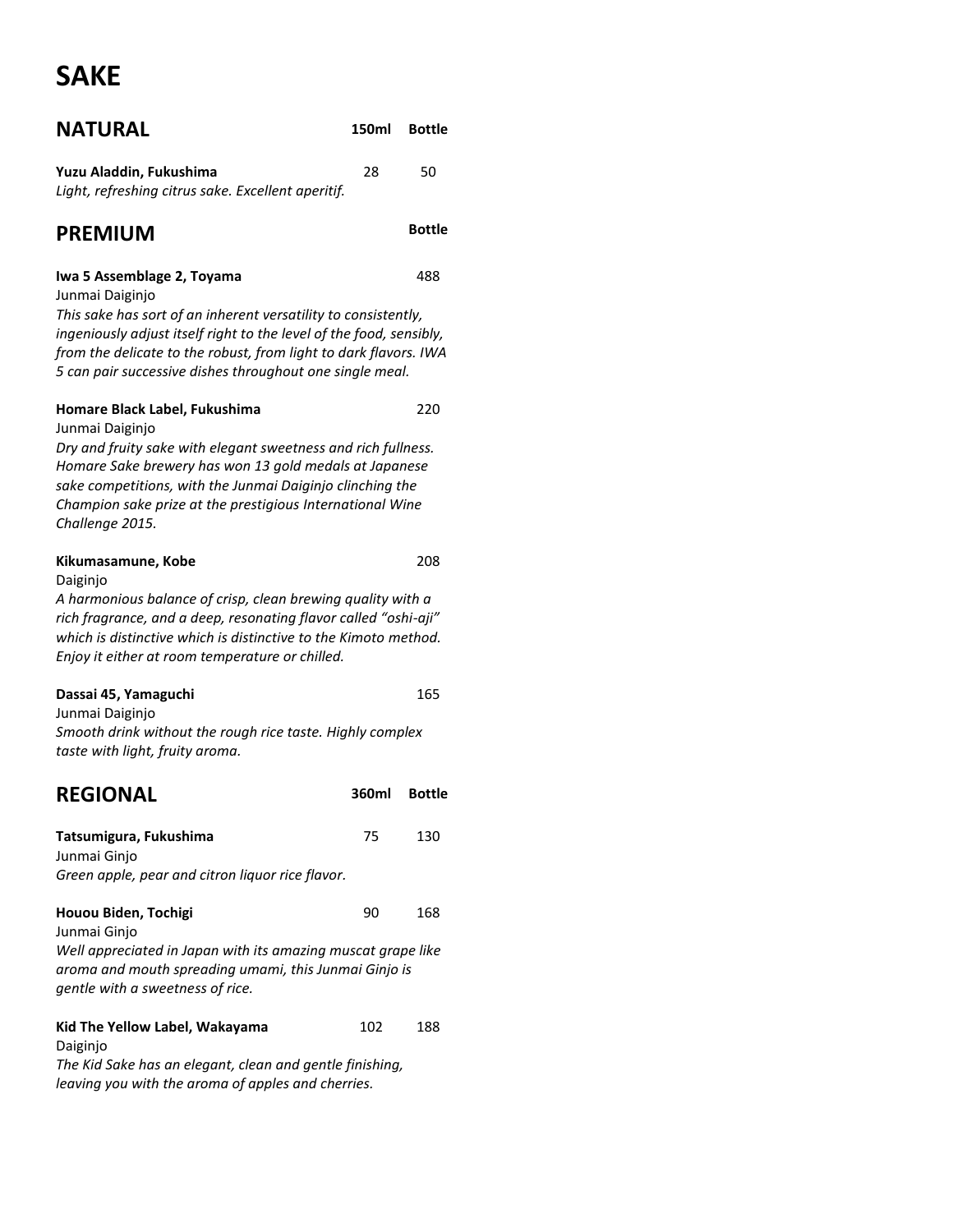## **SAKE**

| <b>REGIONAL</b> | 360ml Bottle |  |
|-----------------|--------------|--|
|                 |              |  |

| Born Gold, Hiroshima | 88 | 158 |
|----------------------|----|-----|
|----------------------|----|-----|

Junmai Daiginjo *"Gold" has an elegant nose, comprised of flavors including green apple, plum skin and aromas of peaches. An outstanding sake with smooth and even layers of fruit tones.*

| Chie Bijin, Oita | 130 |
|------------------|-----|
|                  |     |

Junmai

*The Chie Bijin Junmai-Shu has clinched the highest Platinum Award in "Kura Master 2018" with its enjoyable soft texture and perfect balance between sweetness and acidity.*

| Sanzen Omachi, Okayama                           |  |  |  |  | 92 | 168 |
|--------------------------------------------------|--|--|--|--|----|-----|
| Junmai Daiginjo                                  |  |  |  |  |    |     |
| $\sim$ $\sim$ $\sim$ $\sim$ $\sim$ $\sim$ $\sim$ |  |  |  |  |    |     |

*Aromatic notes of grapefruits, mandarin orange and pomelo, well textured with a bite on the palate. Noble astringency caps off finish, leading to crisp and uplifting finish.*

| Momokawa, Aomori                                               | -92. | 168 |
|----------------------------------------------------------------|------|-----|
| Junmai                                                         |      |     |
| Hints of berry, melon, peach and ripe fruit, it carries a rich |      |     |
| taste and fruity tones that pairs well with almost every dish. |      |     |

| Daishichi (Hot/Cold), Fukushima | 130 |
|---------------------------------|-----|
|                                 |     |

Junmai Kimoto *Best appreciated at room temperature or slightly warmer. The sake complements any food but particularly creamy dishes with a gentle richness.*

| Kikumasamune, Kobe (Hot)                                       | 75 | 130 |
|----------------------------------------------------------------|----|-----|
| Honivozo                                                       |    |     |
| Authentically dry Honjozo Sake boasts a refreshing, rich taste |    |     |

*that is free of impurities and a clean, crisp finish.*

| Kikusui, Nigata | 150 |
|-----------------|-----|
| $\cdots$        |     |

Junmai Ginjo

*A light and comfortably dry premium Sake with the aroma of fresh cantaloupe and banana followed by medium body with refreshing Mandarin orange like overtones. With just the right amount of body and a comfortable dryness it enhances any dish you eat.*

| <b>UMESHU</b> | 45ml Bottle |
|---------------|-------------|
|               |             |

#### **Hyakunen** 20 350

Brandy Plum Wine

*A sweet plum wine with low acidity, produced from handpicked plums from Shirakaga as the main ingredients. It also includes a five-year, cherry-wood aged brandy, resulting in a full-bodied, rich, luxurious taste with a long-lasting, fruity aftertaste.*